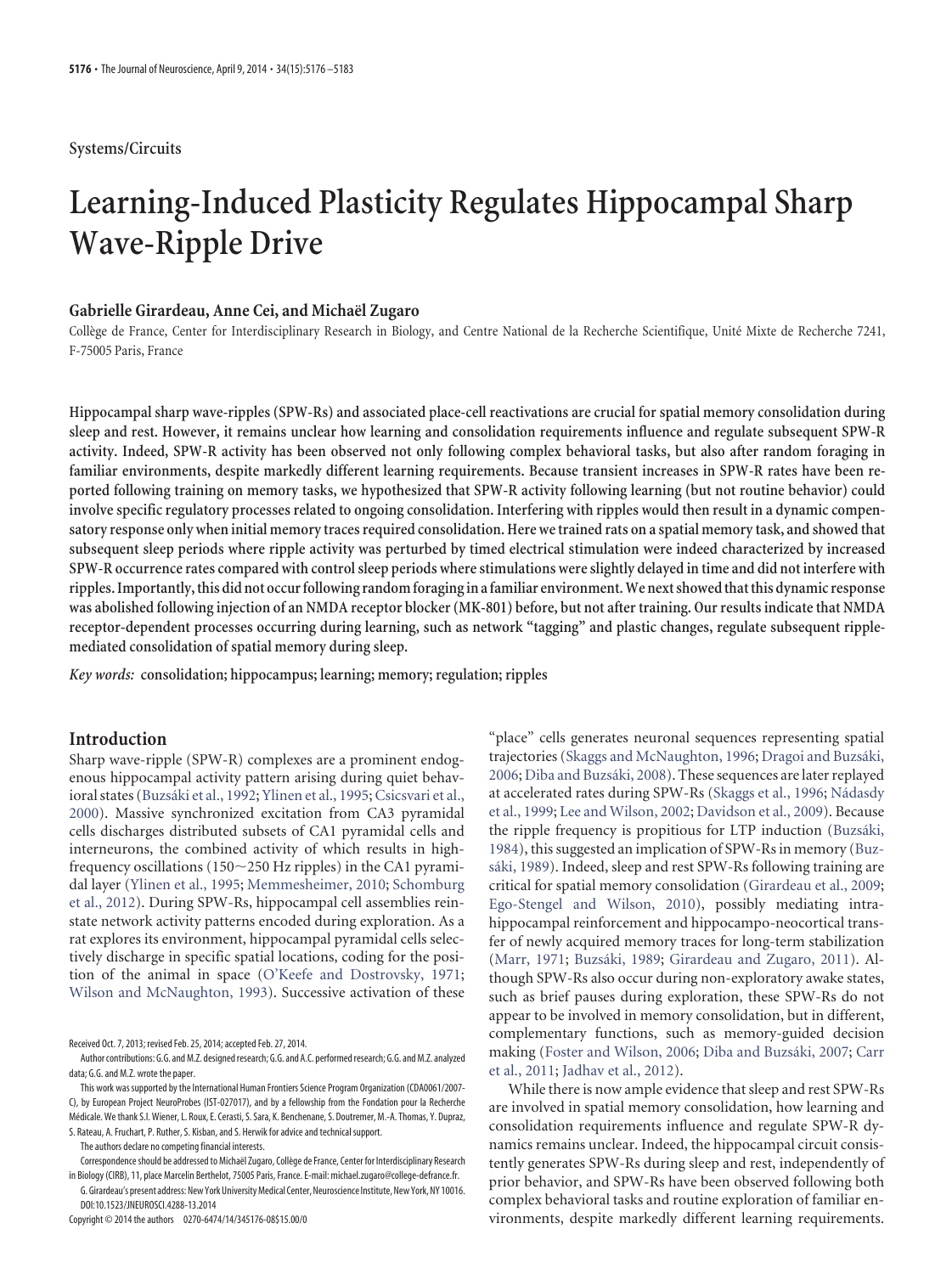

<span id="page-1-0"></span>**Figure 1.** Experimental schedule. *A–C*, Behavioral conditions and stimulation protocols were alternated in a pseudorandom manner. For each behavioral condition (*A*, training on the maze; *B*, home cage;**C**, exploration of a familiar arena), stimulation protocols were paired for comparison (red crossed ripple icon, detection—stimulation; blue intact ripple icon, detection– delay–stimulation). *D*, Experimental schedule for all rats. Because conditions and protocols were intermingled in the same rat, training on the maze was limited and discontinuous, preventing assessment of progressive changes in task performance. (H, home cage; E, exploration of the familiar arena; L, learning the radial maze task; closed circle, immediate stimulation; open circle, delayed stimulation).

On the other hand, SPW-R occurrence rates increase following training on memory tasks [\(Eschenko et al., 2008;](#page-6-17) [Ramadan et al.,](#page-7-6) [2009\)](#page-7-6). This raises the possibility that SPW-Rs may be regulated by different mechanisms in learning versus nonlearning conditions, i.e., when SPW-Rs underlie consolidation processes triggered by previous learning experience, versus when they constitute automatic, baseline activity patterns. We reasoned that interfering with ripples would then result in a dynamic response only in the former scenario, when SPW-Rs are necessary for memory consolidation and actively generated by a hippocampal network previously primed during behavior. We thus interfered with memory consolidation by selectively interrupting ripples (and putative associated replay) following training on a spatial reference memory task, and compared this to a control condition where rats foraged for food in a familiar environment. We then investigated the role of network plasticity processes induced during learning by pharmacological blockade of NMDA receptors during training.

## **Materials and Methods**

*Pretraining.* Long–Evans male rats (250 –300 g upon arrival) were maintained on food restriction to 85% of their normal weight. For the spatial memory task, rats were pretrained every weekday to find three food rewards at three fixed locations on an eight-arm radial maze, as previously described [\(Girardeau et al., 2009\)](#page-6-9). Each session consisted of three trials on the maze, separated by 3 min rest periods when the rat was secluded in a flowerpot in the center of the maze. On each trial, the rat was removed from the maze as soon as it found the three rewarded arms, or after a maximum of 3 min of exploration. Visual cues suspended on the walls of the room served as spatial reference cues. In the exploratory locomotor task, rats were pretrained to forage for randomly scattered food in a circular arena (20 min per day for 3 d). All experiments were conducted in accordance with institutional (Centre National de la Recherche Scientifique Comité Opérationnel pour l'Ethique dans les Sciences de la Vie) and international (National Institutes of Health guidelines) standards and national legal regulations (certificat no. 7186, Ministère de l'Agriculture et de la Pêche).

*Surgery.* The rats were bilaterally implanted either with two independently movable 9-site or 16-site silicon probes or four independently movable single wires. Bipolar stimulation electrodes were implanted in the ventral hippocampal commissural pathway (mediolateral,  $\pm$ 1.1 mm; anteroposterior,  $-1.3$  mm; dorsoventral,  $-3.8$  mm relative to bregma). During recovery from surgery ( $\geq$ 3 d), the rats received food and water *ad libitum*. The recording electrodes were then progressively adjusted until they reached the CA1 pyramidal cell layer where ripples were recorded.

*Training and MK-801 injections.* Two days before testing on the radial maze, the spatial configuration of the baited arms was changed to require new learning. Recordings were performed during sleep and rest following either (1) three trials on the eight-arm radial maze, (2) locomotion in the familiar circular arena, or (3) rest in the home cage. To block NMDA receptors, the rats received intraperitoneal injections of MK-801 either 15 min before training on the maze (test) or immediately following training (control). Complementary control saline injections were performed in both conditions.

*Recordings and stimulations.* Brain signals were preamplified, amplified  $1000 \times$  (L8, Neuralynx), acquired, and digitized using two synchronized Power1401 systems (Cambridge Electronic Design). As previously described [\(Girardeau et al., 2009\)](#page-6-9), online ripple detection (threshold crossing on the bandpass-filtered signal) automatically triggered a singlepulse (0.5 ms) ventral hippocampal commissural stimulation that canceled further development of the ripple (detection rate,  $>83 \pm 2\%$ ; false detection rate,  $\leq$  19  $\pm$  2%). Stimulation sessions took place in the familiar flowerpot and lasted  $\leq$ 1 h. The stimulation voltage was adjusted for each animal to the minimum value necessary to interrupt the ripples (5–30 V). The stimulation was either triggered at the onset of the ripple (test) or after a random delay (80 –120 ms, control), leaving the ripple intact. The number of stimulations was limited to five per second. All experiments took place during the light cycle. Recordings were visualized and processed using NeuroScope and NDManager [\(Hazan et al., 2006;](#page-6-18) [http://neuroscope.sourceforge.net;](http://neuroscope.sourceforge.net) [http://ndmanager.](http://ndmanager.sourceforge.net) [sourceforge.net\)](http://ndmanager.sourceforge.net).

*Data analyses.* Sleep stages [slow-wave sleep/rapid eye movement (SWS/REM)] were determined by automatic *k*-means clustering of the theta/delta ratio extracted from the power spectrograms during the episodes where the animal was immobile. All periods when the rat was moving or in REM sleep were discarded. The remaining periods were concatenated to yield single blocks of sleep and rest, during which each ripple triggered an (immediate or delayed) stimulation. Sessions containing <600 s of cumulated sleep/rest were discarded from subsequent analyses. We then plotted the cumulative number of stimulations against time, and computed the best-fit slope (linear regression,  $y = ax$ ) and slope significance (*t* test for regression slopes; *p* values are reported using a color scale on [Figs. 3,](#page-3-0) [5,](#page-4-0) [6\)](#page-5-0). For each behavioral condition (radial maze, foraging, homecage), we compared the slopes and amplitudes between the two stimulation protocols (detection–stimulation vs detection– delay–stimulation). Critically, by comparing all stimulation protocols and behavioral conditions in the same animals and on consecutive days (or with at most 3 intervening days: consecutive days,  $n = 43$ ; 1 d,  $n = 3$ ; 2 d,  $n = 2$ ; 3 d,  $n = 1$ ), the experiment was carefully designed to minimize spurious differences in ripple detection rates due to variations in electrode placement or inter-individual variability. Two additional analyses were performed by grouping data for each animal (see main text). One outlier was removed from the MK-801 analysis (residual larger than expected from 95% confidence intervals).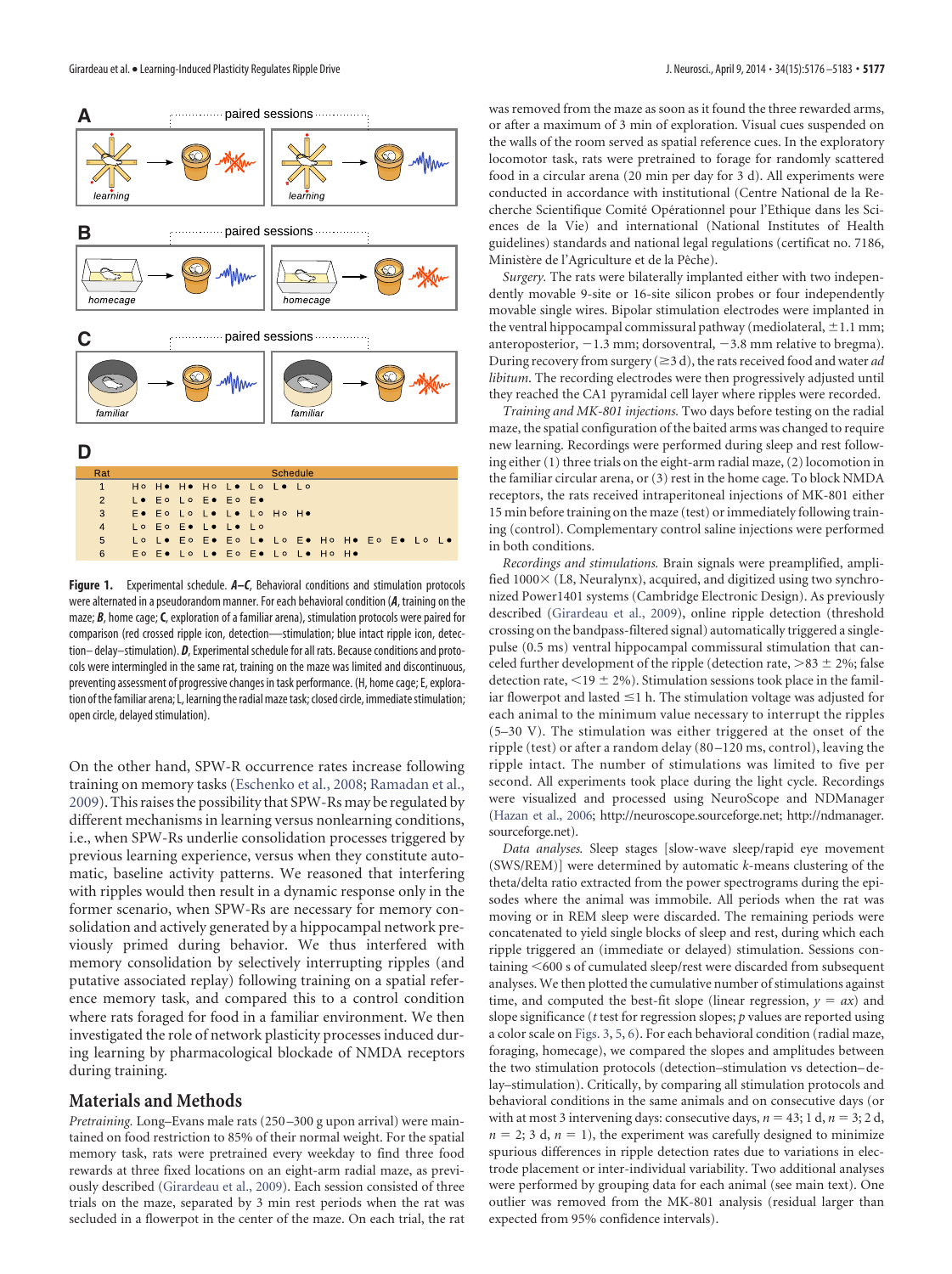#### **Results**

## **Interfering with spatial memory consolidation by timed ripple interruption triggers a dynamic upregulation of SPW-R activity**

Rats were trained on a hippocampusdependent spatial memory task, in which they searched for food rewards at three fixed locations on an eight-arm radial maze [\(Girardeau et al., 2009;](#page-6-9) [Ramadan et](#page-7-6) [al., 2009\)](#page-7-6). Using timed single-pulse stimulations of the ventral hippocampal commissure, ripples were selectively suppressed to interfere with memory consolidation during sleep and rest episodes following training sessions [\(Girardeau et](#page-6-9) [al., 2009,](#page-6-9) [Ego-Stengel and Wilson, 2010\)](#page-6-10). To determine whether this interference procedure would affect SPW-R dynamics, we measured SPW-R occurrence rates during sleep periods where ripples were automatically interrupted (test), and

compared this to a matched control protocol where SPW-Rtriggered stimulations were delayed in time, permitting ripples to occur normally [\(Figs. 1](#page-1-0)*A*, [2](#page-2-0)*A*,*B*).

Critically, in this and all subsequent experiments, test and control stimulations were performed in the same animals and in close temporal proximity [\(Fig. 1\)](#page-1-0) to rule out spurious intraindividual and interindividual variability in ripple occurrence and detection rates. Similarly, to allow comparisons between different learning paradigms (see below), it was essential to alternate between different behavioral conditions in the same animal. While this design precluded meaningful assessment of behavioral performance, it leveraged our previous study already establishing that ripple disruption interferes with memory consolidation on the radial arm task [\(Girardeau et al., 2009\)](#page-6-9) and was thus purposely optimized for the study of SPW-R physiology.

We counted the cumulative number of SPW-Rs as a function of sleep and rest time [\(Fig. 2](#page-2-0)*C*), and measured the SPW-R occurrence rate as the slope of the linear regression ( $y = ax$ ). Comparison of SPW-R occurrence rates between test and control sessions [\(Fig. 3\)](#page-3-0) showed a significant homeostatic-like immediate increase during the sleep periods where ripple activity was perturbed (paired *t* test,  $p = 0.0068$ ,  $n = 12$  session pairs on 6 rats,  $df = 11$ ,  $t = -3.32$ ). This did not depend on the order in which the stimulation protocols were performed ( $t$  test,  $p = 0.0631$ ,  $n1 = n2 = 6$  sessions,  $df = 10$ ,  $t = 2.09$ ). Besides, the response had a fast time course, as indicated by the fact that cumulative ripple counts for immediate versus delayed stimulations already started to diverge from the beginning of the sleep sessions (paired *t* tests comparing curve tangent slopes at 15 s intervals,  $p < 0.05$ ).

We performed two additional analyses on grouped data. We first averaged for each rat the ripple occurrence rates over repeated experiments ("mean rates" method), counting the two stimulation protocols separately. This yielded a single pair of values (immediate vs delayed stimulations) for each rat. We compared the two stimulation protocols using a paired *t* test. Note that in this procedure, individual sessions from single rats can no longer be paired, which results in a more conservative test. In the second analysis (mean ratios method), we determined for each session pair the ratio between the ripple occurrence rates in the immediate versus delayed stimulation sessions, then computed the mean ratio for each rat. We tested whether this was equal to 1 (equal ripple rates, null hypothesis) using a *t* test. Both analyses confirmed our results on ungrouped data (mean rates: paired *t* test,  $p = 0.0130$ ,  $n = 6$ ,  $df = 5$ ,  $t = -3.77$ ; mean ratios: *t* test,  $p =$ 0.0129,  $n = 6$ , df = 5,  $t = 3.78$ ).

To rule out the possibility that the observed SPW-R upregulation could result from uncontrolled plasticity-inducing effects of the stimulation, we measured the slopes of the elicited field postsynaptic potentials and compared them in the beginning and end of a stimulation session. Stimulation during SPW-Rs did not induce detectable changes in network responses (paired *t* tests; slopes:  $p = 0.95$ ,  $n = 10$ , df = 9,  $t = -0.069$ ; [Fig.](#page-3-1) [4](#page-3-1)*A*; amplitudes:  $p = 0.38$ ,  $n = 10$ , df = 9,  $t = 0.930$ ). Furthermore, stimulations during ripples did not elicit greater network excitation than outside ripples (paired *t* tests; slopes:  $p = 0.16$ ,  $n = 10$ , df = 9,  $t = -1.531$ ; [Fig. 4](#page-3-1)*B*; amplitudes:  $p = 0.12$ ,  $n = 10$ ,  $df = 9$ ,  $t = -1.719$ ). Thus, interference with ripples following training dynamically increased ongoing SPW-R activity.

Interestingly, when the rats remained in their home cages and were not exposed to the radial maze on the recording day [\(Fig.](#page-1-0) [1](#page-1-0)*B*), this response was no longer observed (data not shown; paired *t* test,  $p = 0.6552$ ,  $n = 5$  session pairs on 4 rats, df = 4,  $t = -0.48$ ; mean rates: paired *t* test,  $p = 0.4610$ ,  $n = 4$ , df = 3,  $t = -0.84$ ; mean ratios: *t* test,  $p = 0.3561$ ,  $n = 4$ , df = 3,  $t = 1.08$ ), suggesting a role for hippocampal activity elicited during maze exploration.

#### **Mere spatial exploration is not sufficient to trigger dynamic SPW-R upregulation**

We then tested whether the increased ripple drive following maze exploration was specifically related to learning. Because even repetitive, stereotyped activation of place cells during behavior can trigger sequence reactivations in overtrained animals not engaged in cognitive tasks [\(Skaggs and McNaughton, 1996;](#page-7-4) [Lee and](#page-6-5) [Wilson, 2002\)](#page-6-5), we tested whether simple exploratory locomotor activity would be sufficient to induce dynamic changes in SPW-R incidence upon ripple perturbation. We trained the rats to forage for food in a familiar arena [\(Fig. 1](#page-1-0)*C*; see [Fig. 5](#page-4-0)*A*) to elicit hippocampal theta oscillations and activate place cell sequences without exposing the animals to novelty or triggering learning. Surprisingly, interrupting ripples during subsequent sleep and



<span id="page-2-0"></span>arrowhead) triggered an immediate single-pulse stimulation of the ventral hippocampal commissure (red arrowhead) that interrupted further ripple development. *B*, In the control simulation protocol, ripple detection (black arrowhead) triggered a delayed stimulation (blue arrowhead) that left the ripple intact. *C*, The number of stimulations, corresponding to interrupted (test) or intact (control, not shown) ripples, were counted during sleep and rest and their cumulative number plotted as a function of time. Linear

regressions were then used to compare slopes between test and control conditions.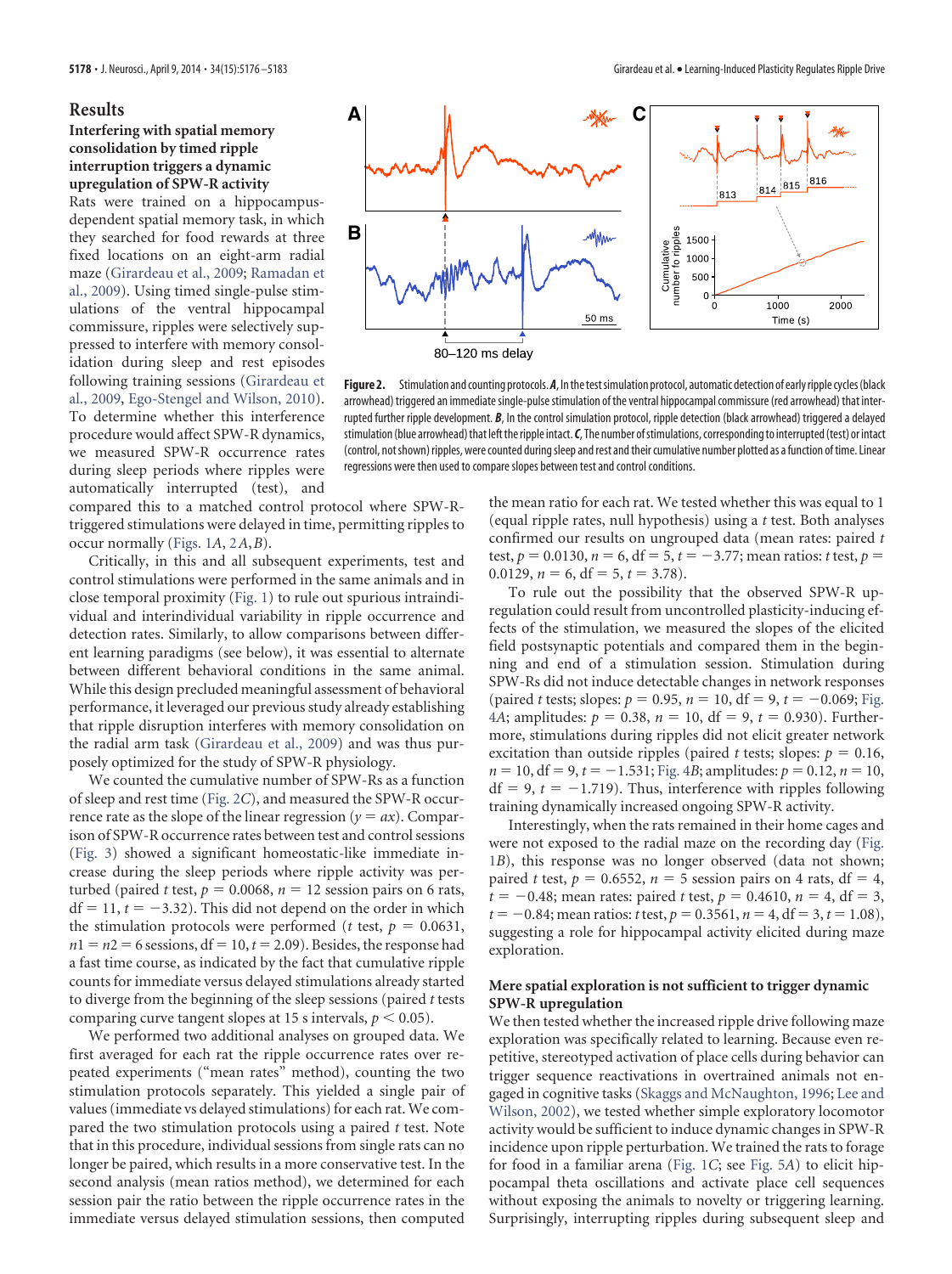

<span id="page-3-0"></span>**Figure 3.** Interfering with memory consolidation by selective ripple suppression triggers dynamic increases in SPW-R incidence after learning. A, During sleep and rest following training on the radial maze task (baited arms, red spots), single-pulse stimulation of the ventral hippocampal commissure was triggered either immediately upon ripple detection, preventing further ripple development, or following a random delay (80 –120 ms), leaving ripples intact [\(Fig. 2\)](#page-2-0). *B*, Example session pair. Ripples were counted as a function of time, during periods where they were either interrupted (orange curves) or left intact (blue curves). Ripple occurrence rates were computed as the slopes of the best-fit lines  $(y = ax$  dashed lines). *C*, SPW-R occurrence rates increased significantly in response to ripple suppression (paired *t* test,  $p = 0.0068$ ,  $n = 12$ ). Each dot corresponds to one session pair. The color indicates the  $p$  value for the comparison of the corresponding linear regressionslopes, as illustrated in *B* (*t* tests: red and dark blue,  $p < 0.01$ ; orange and light blue,  $p < 0.05$ ; gray,  $p > 0.05$ ).

rest did not induce increased SPW-R occurrence rates (paired *t* test,  $p = 0.5405$ ,  $n = 9$  session pairs on 4 rats,  $df = 8$ ,  $t = 0.70$ ; [Fig. 5](#page-4-0)*B*, *C*; mean rates: paired *t* test,  $p = 0.6314$ ,  $n = 5$ , df = 4,  $t = 0.51$ ; mean ratios: *t* test,  $p = 0.5974$ ,  $n = 5$ , df = 4,  $t = -0.57$ ). This rules out a substantial influence of mere recent spatial experience, and confirms that the increased SPW-R drive after training on the radial maze was specifically triggered by learning-



<span id="page-3-1"></span>**Figure 4.** Stimulation during SPW-Rs does not induce detectable changes in network excitability or plasticity after learning. Slopes of field postsynaptic potentials (fPSPs) were measured during sleep and rest sessions following training on the radial maze. fPSP traces for one example session pair are shown in the top row (solid curve, mean; shaded area, SD). A, The fPSP slopes are not significantly different between the beginning and the end of the recording sessions (paired *t* test,  $p=0.95$ ,  $t=-0.069$ ,  $n=10$ , df = 9). **B**, The fPSP slopes are not significantly different between immediate and delayed stimulation (paired *t* test,  $p = 0.16$ ,  $t = -1.531$ ,  $n = 10$ ,  $df = 9$ ).

related mechanisms elicited during the task, and preparing for subsequent consolidation.

## **Increased SPW-R drive is triggered by NMDA receptor-**

**dependent mechanisms during learning, but not during sleep** Candidate mechanisms for the postlearning increase in SPW-R drive include initial synaptic plasticity and network "tagging" during learning, which depend on the NMDA receptor and have been proposed to be crucial for setting the stage for memory consolidation [\(Frey and Morris, 1997;](#page-6-19) Lesburguères et al., 2011). To test this, we administered the noncompetitive NMDA receptor blocker MK-801 to the rats before training (0.05 mg/kg, a dose known to impair learning but not consolidation; [McLamb et al.,](#page-6-21) [1990\)](#page-6-21). Consistent with previous reports [\(McLamb et al., 1990\)](#page-6-21), MK-801 injections did not alter locomotor activity (overall mean velocity:  $6.9 \pm 0.6$  cm/s vs  $6.4 \pm 0.4$  cm/s, *t* test,  $p = 0.55$ ,  $n1 = 24$ sessions,  $n2 = 41$  sessions,  $df = 43$ ,  $t = 0.603$ ; mean velocity during movement:  $19.7 \pm 0.6$  cm/s vs  $18.1 \pm 0.6$  cm/s, *t* test,  $p = 0.08$ ,  $n1 = 24$  sessions,  $n2 = 41$  sessions, df = 43,  $t = 1.78$ ; immobility ratio:  $0.57 \pm 0.02$  vs  $0.59 \pm 0.02$ , *t* test,  $p = 0.63$ ,  $n1 = 24$  sessions,  $n2 = 41$  sessions,  $df = 43$ ,  $t = -0.48$ ). Similarly, overall SPW-R characteristics were minimally affected by MK-801: while amplitude increased by 4.7% (*t* test,  $p = 0.011$ ), frequency and duration remained unchanged ( $t$  tests,  $p = 0.33$  and  $p = 0.51$  respectively). Systemic injections of MK-801 abolished the dynamic response upon ripple perturbation during sleep and rest (paired *t* test,  $p = 0.0849$ ,  $n = 12$  session pairs on 6 rats, df = 11,  $t = -1.89$ ; [Fig. 6](#page-5-0)*A–C*; mean rates: paired *t* test,  $p = 0.2915$ ,  $n = 6$ ,  $df = 5, t = -1.17$ ; mean ratios: *t* test,  $p = 0.4035, n = 6, df = 5$ ,  $t = 0.91$ ), confirming a role for NMDA receptor-dependent processes during learning on the maze. To rule out a possible confounding action of MK-801 during post-learning sleep and rest, in a control experiment the blocker was injected after training [\(Fig. 6](#page-5-0)*D*). As in drug-free animals, interfering with ripples again induced an increase in SPW-R activity (paired *t* test,  $p = 0.0059$ ,  $n = 11$  session pairs on 5 rats,  $df = 10$ ,  $t = -3.48$ ; [Fig.](#page-5-0) [6](#page-5-0)*D*–*F*; mean rates: paired *t* test,  $p = 0.0418$ ,  $n = 4$ , df = 3,  $t = -3.42$ , one outlier; mean ratios: *t* test,  $p = 0.0319$ ,  $n = 4$ , df = 3,  $t = 3.80$ , one outlier). This confirmed that the suppressive effect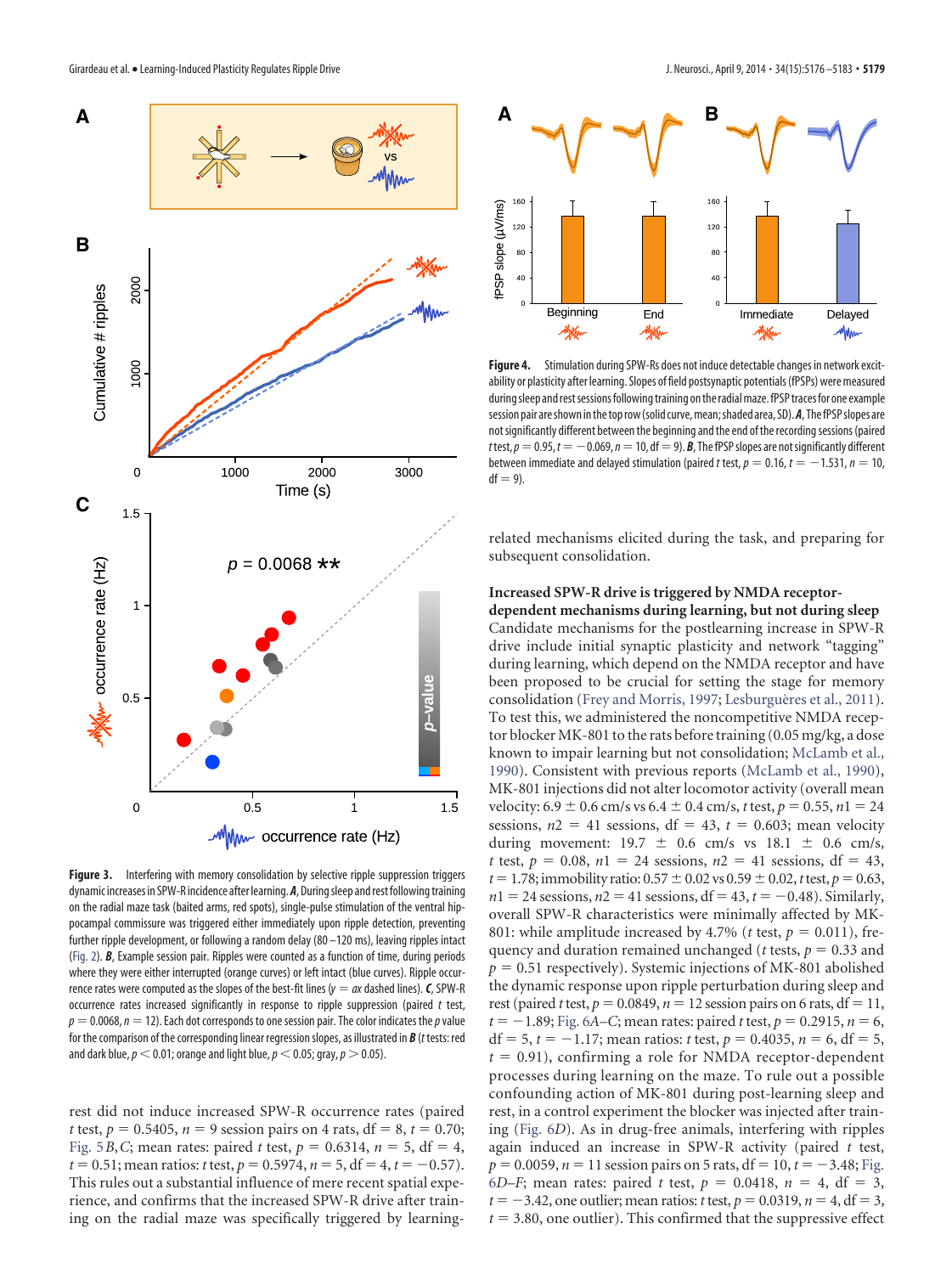

<span id="page-4-0"></span>**Figure 5.** *A*, In the control condition, rats foraged for food in a familiar arena before sleep and rest sessions. **B**, Ripple counts after an example foraging session pair. **C**, Following random foraging in the familiar arena, ripple occurrence rates were not significantly different (paired *t* test,  $p = 0.5405$ ,  $n = 11$ ) whether ripples were suppressed (*y*-axis) or left intact (*x*-axis).

of MK-801 was selectively due to its action during learning on the radial maze.

## **Discussion**

Although sleep ripples and associated replay of awake neuronal activity patterns have been associated with spatial memory con-solidation (Buzsáki, 1989; [Girardeau et al., 2009;](#page-6-9) [Ego-Stengel et](#page-6-10) [al., 2010\)](#page-6-10), how this is dynamically regulated by learning and consolidation requirements remains poorly understood. SPW-Rs are characteristic patterns of hippocampal activity during SWS and quiet rest, whether these states follow complex learning behaviors or mere repetitive locomotor activity. Similarly, replay of awake neural patterns can be observed even in overtrained animals performing simple routine behaviors that are not expected to require consolidation. However, the rate of SPW-R and associated replay were shown to be increased by experimental induction of synap-tic plasticity (Buzsáki, 1984; [Behrens et al., 2005\)](#page-6-22), as well as training on a learning task [\(Kudrimoti et al., 1999;](#page-6-23) [Axmacher et al.,](#page-6-24) [2008;](#page-6-24) [Ramadan et al., 2009\)](#page-7-6). The incidence of SPW-Rs and replay events could therefore constitute an important factor of effective consolidation. This raises the question of whether ripples following learning are subject to different regulatory mechanisms that would be initiated during awake behavior, possibly by specific plasticity and tagging processes occurring during learning.

Here, we selectively interfered with memory consolidation processes by systematically suppressing ripple activity, and showed that this triggered immediate increased SPW-R activity following training on a spatial reference memory task, but not random foraging in a familiar environment. Critically, the experiments were carefully designed to minimize potential spurious differences due to intraindividual and interindividual variability in ripple occurrence and detection rates. Thus, each animal was used as its own control across stimulation protocols and behavioral conditions [\(Fig. 1](#page-1-0)*A–C*). Furthermore, stimulation protocols and behavioral conditions were alternated in a pseudorandom order across days and animals [\(Fig. 1](#page-1-0)*D*). This experimental design was instrumental in ensuring reliable and comparable measurements across experimental conditions. Although this prevented the quantification of daily changes in task performance on the radial maze, it was previously established that ripple suppression, but not delayed stimulation, impairs memory consolidation on this and similar spatial reference memory tasks [\(Girardeau et al., 2009;](#page-6-9) [Ego-Stengel and Wilson, 2010\)](#page-6-10). We then interfered with initial plasticity mechanisms set up during learning, and showed that NMDA receptor-dependent processes were instrumental in setting up the observed increased SPW-R drive. NMDA receptors are crucial for hippocampal LTP at CA synapses [\(Collingridge et al., 1983\)](#page-6-25), and instrumental for spatial memory [\(Morris et al., 1986;](#page-7-7) [Tsien et al., 1996;](#page-7-8) [Shimizu et al.,](#page-7-9) [2000;](#page-7-9) [Nakazawa et al., 2004;](#page-7-10) [Dupret et al., 2010\)](#page-6-26), although it remains unclear whether they are necessary during acquisition, consolidation, or both. Several studies suggest that NMDA receptor activation during acquisition or initial exploration are important for subsequent consolidation. For instance, NMDA receptors are instrumental for the long-term stability of newly formed place fields, but not for already established place fields [\(Kentros et al., 1998\)](#page-6-27). It was also shown that NMDA receptor blockade does not impair acquisition during massed trials, but prevents subsequent consolidation by impairing goal-related place cell reactivations of the preceding trials (but not of older, drug-free trials; [Dupret et al., 2010;](#page-6-26) [Santini et al., 2001\)](#page-7-11). Hence, while NMDA receptor blockade during sleep does not prevent hippocampal replay, NMDA-receptor blockade during exploration impairs subsequent replay during sleep [\(Dupret et al., 2010\)](#page-6-26). It was also shown that systemic injections of the NMDA receptor blocker CPP [3-(2-carboxypiperazin-4-yl)propyl-1-phosphonic acid] before, but not after, training on an object displacement task impaired performance on subsequent testing [\(Larkin et al.,](#page-6-28) [2008\)](#page-6-28). Consistent with a role of NMDA receptors in setting up network and cellular mechanisms for subsequent consolidation, we showed that blocking hippocampal and cortical NMDA receptors by systemic injection of MK-801 before training suppressed the subsequent increase in SPW-R drive. Interestingly, this suppressive effect was specifically triggered by NMDA receptor activation during training but not during sleep, as posttraining injections of MK-801 did not affect the up-regulation. This is also consistent with an *in vitro* study showing that experimental LTP induction triggers sustained ripple activity in slices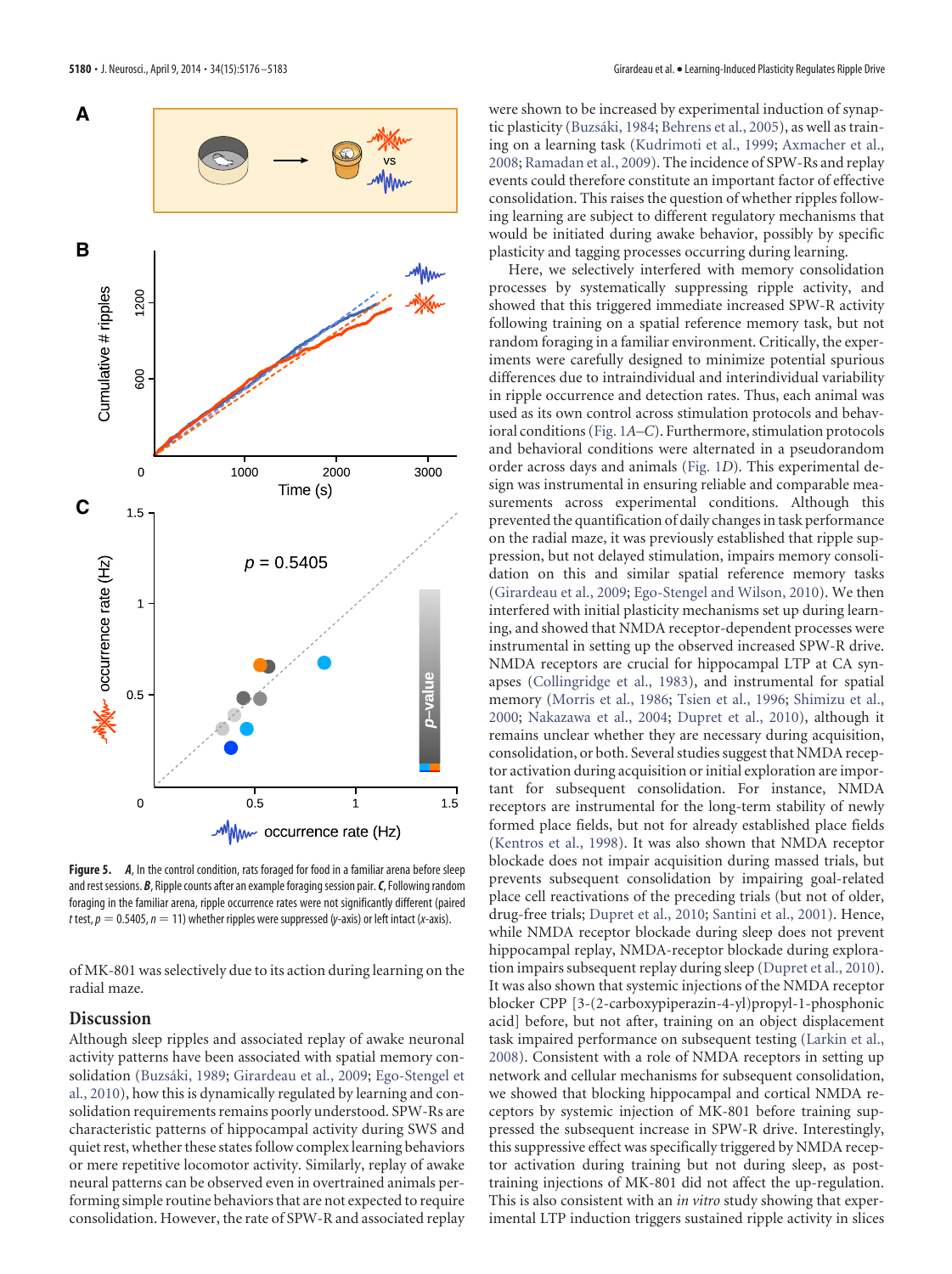

<span id="page-5-0"></span>**Figure 6.** NMDA receptor blockade during training abolishes SPW-R upregulation. *A–F*, MK-801 was injected systemically either before (*A–C*) or after (*D–F*) training on the maze (complemented with control saline injections). During subsequent sleep and rest, ripples were either suppressed or left intact. Each injection was followed by a 15 min delay before training or sleep/rest recordings (white rectangles). B, E, Ripple counts for an example session pair when NMDA receptors were blocked either during (B) or after (E) training. C, F, SPW-R upregulation is abolished if MK-801 is administered before (*C*; paired *t* test,  $p = 0.0849$ ,  $n = 12$ ) but not after (*F*; paired *t* test,  $p = 0.0059$ ,  $n = 11$ ) training.

lacking spontaneous ripples. Importantly, NMDA receptors were necessary for the induction of ripples, but not for their subsequent expression [\(Behrens et al., 2005\)](#page-6-22).

We thus propose that the increased drive for SPW-Rs after learning resulted from an NMDA receptor-dependent network plasticity and tagging process initiated during learning and setting the stage for subsequent consolidation during sleep and rest. This would be similar to the synaptic tagging and capture process [\(Frey and Morris, 1997\)](#page-6-19), but manifested at the network level. A similar process was recently described in orbitofrontal cortex. Although this structure was not directly involved in the acquisition and early retrieval of a food preference transmission task, NMDA receptor activation was shown to be necessary in the orbitofrontal cortex at the time of encoding for subsequent successful consolidation (Lesburguères et al., 2011). Similarly, here NMDA receptor-dependent plastic changes and tagging of CA3 pyramidal cells initiated during behavior would make a number of "preselected" cells more likely to subsequently entrain each other during sleep and rest. Inputs from tagged neocortical areas may also contribute to the selection process by biasing reactiva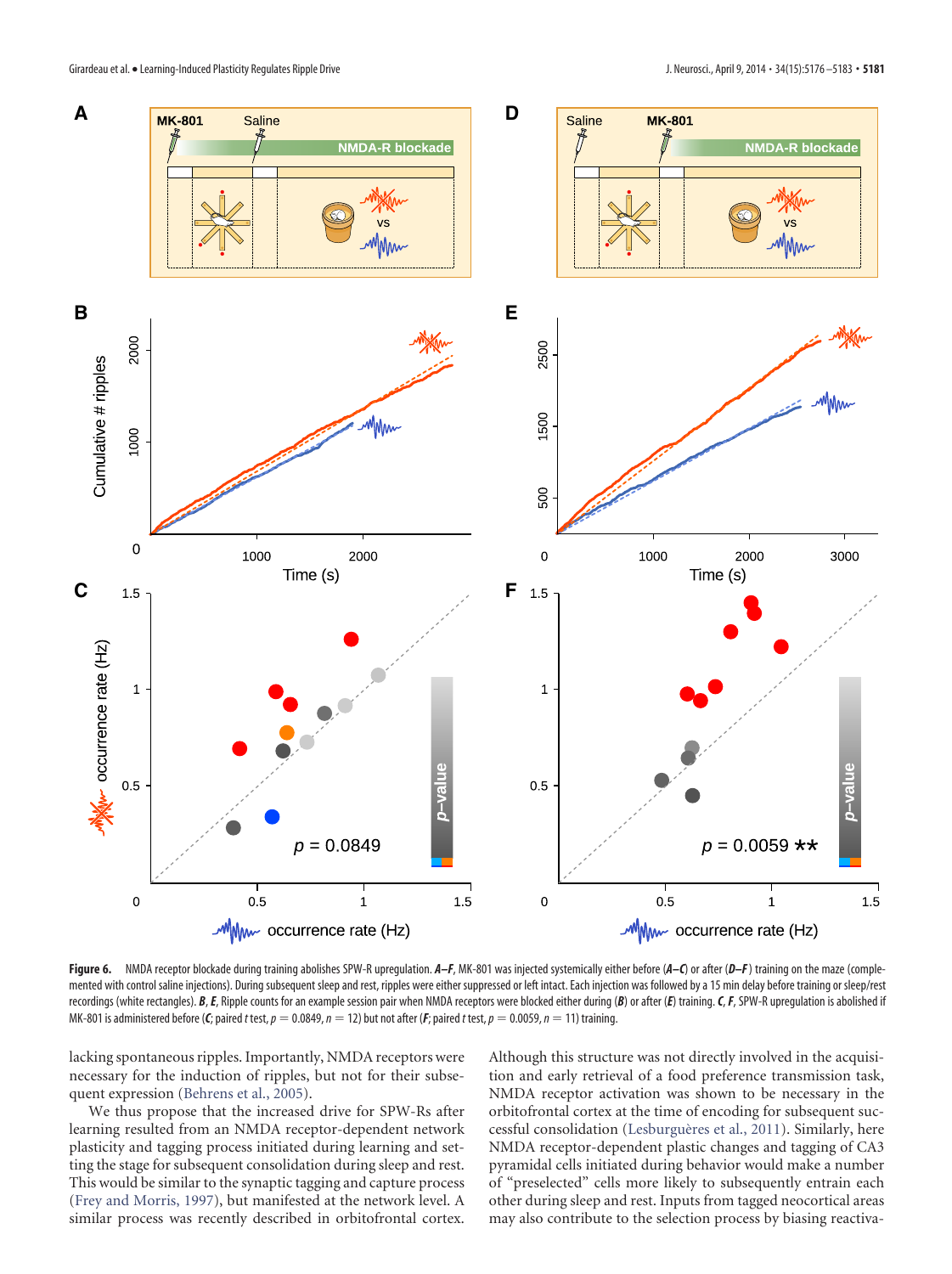tion patterns. Another potential key factor would be the selective activation of neuromodulatory systems both during learning (but not routine exploration) and subsequent sleep. For instance, the dopaminergic and noradrenergic systems are selectively activated during learning, in particular in relation to rewards [\(Schultz, 2007;](#page-7-12) [Sara and Bouret, 2012\)](#page-7-13), and noradrenergic neurons have been shown to reactivate during SWS following learning tasks [\(Eschenko and Sara, 2008\)](#page-6-29). These combined influences would result in an increased drive for CA1 ripples [\(Ramadan et](#page-7-6) [al., 2009\)](#page-7-6) and learning-related replay [\(Kudrimoti et al., 1999\)](#page-6-23). Candidate mechanisms accounting for the eventual return to baseline would include negative feedback arising from SPW-R activity, possibly involving intrahippocampal as well as hippocampocortical loops [\(Sirota et al., 2003\)](#page-7-14). Indeed, consolidation is believed to involve a complex hippocampo-cortical dialogue subtended by the coordination of SPW-Rs and cortical rhythms, such as slow oscillations, delta waves, and thalamocortical spindles [\(Siapas and Wilson, 1998;](#page-7-15) [Sirota et al., 2003;](#page-7-14) [Wierzynski et al., 2009;](#page-7-16) [Sullivan et al., 2011;](#page-7-17) [Hahn et al., 2012;](#page-6-30) [Logothetis et al., 2012\)](#page-6-31). Spindle activity is transiently increased during sleep following learning in both humans and animals, paralleling an increase in hippocampal ripple density [\(Gais et al.,](#page-6-32) [2002;](#page-6-32) [Eschenko et al., 2006;](#page-6-33) Mölle et al., 2009). In the medial prefrontal cortex, increases in the reactivation strength of cell assemblies are temporally correlated with hippocampal ripples [\(Peyrache et al., 2009\)](#page-7-18). We hypothesize that our selective ripple suppression interfered with these delicate dynamic processes, resulting in a compensatory increase in SPW-R initiations. This is consistent with the recent finding that interference with memory consolidation by partial cortical inactivation during learning leads to compensatory hippocampal activation (Lesburguères et [al., 2011\)](#page-6-20). Together, our results reveal a selective dynamic regulation of ripple-mediated consolidation of spatial memory following NMDA receptor-dependent tagging and plastic changes occurring during learning.

#### **References**

- <span id="page-6-24"></span>Axmacher N, Elger CE, Fell J (2008) Ripples in the medial temporal lobe are relevant for human memory consolidation. Brain 131:1806 –1817. [CrossRef](http://dx.doi.org/10.1093/brain/awn103) [Medline](http://www.ncbi.nlm.nih.gov/pubmed/18503077)
- <span id="page-6-22"></span>Behrens CJ, van den Boom LP, de Hoz L, Friedman A, Heinemann U (2005) Induction of sharp wave-ripple complexes in vitro and reorganization of hippocampal networks. Nat Neurosci 8:1560 –1567. [CrossRef](http://dx.doi.org/10.1038/nn1571) [Medline](http://www.ncbi.nlm.nih.gov/pubmed/16222227)
- <span id="page-6-7"></span>Buzsáki G (1984) Long-term changes of hippocampal sharp-waves following high frequency afferen activation. Brain Res 300:179 –182. [CrossRef](http://dx.doi.org/10.1016/0006-8993(84)91356-8) [Medline](http://www.ncbi.nlm.nih.gov/pubmed/6329428)
- <span id="page-6-8"></span>Buzsáki G (1989) Two-stage model of memory trace formation: a role for "noisy" brain states. Neuroscience 31:551–570. [CrossRef](http://dx.doi.org/10.1016/0306-4522(89)90423-5) [Medline](http://www.ncbi.nlm.nih.gov/pubmed/2687720)
- <span id="page-6-0"></span>Buzsáki G, Horváth Z, Urioste R, Hetke J, Wise K (1992) High-frequency network oscillation in the hippocampus. Science 256:1025–1027. [CrossRef](http://dx.doi.org/10.1126/science.1589772) [Medline](http://www.ncbi.nlm.nih.gov/pubmed/1589772)
- <span id="page-6-15"></span>Carr MF, Jadhav SP, Frank LM (2011) Hippocampal replay in the awake state: a potential substrate for memory consolidation and retrieval. Nat Neurosci 14:147–153. [CrossRef](http://dx.doi.org/10.1038/nn.2732) [Medline](http://www.ncbi.nlm.nih.gov/pubmed/21270783)
- <span id="page-6-25"></span>Collingridge GL, Kehl SJ, McLennan H (1983) Excitatory amino acids in synaptic transmission in the schaffer collateral-commissural pathway of the rat hippocampus. J Physiol 334:33–46. [Medline](http://www.ncbi.nlm.nih.gov/pubmed/6306230)
- <span id="page-6-1"></span>Csicsvari J, Hirase H, Mamiya A, Buzsáki G (2000) Ensemble patterns of hippocampal CA3-CA1 neurons during sharp wave-associated population events. Neuron 28:585–594. [CrossRef](http://dx.doi.org/10.1016/S0896-6273(00)00135-5) [Medline](http://www.ncbi.nlm.nih.gov/pubmed/11144366)
- <span id="page-6-6"></span>Davidson TJ, Kloosterman F, Wilson MA (2009) Hippocampal replay of extended experience. Neuron 63:497–507. [CrossRef](http://dx.doi.org/10.1016/j.neuron.2009.07.027) [Medline](http://www.ncbi.nlm.nih.gov/pubmed/19709631)
- <span id="page-6-14"></span>Diba K, Buzsáki G (2007) Forward and reverse hippocampal place-cell sequences during ripples. Nat Neurosci 10:1241–1242. [CrossRef](http://dx.doi.org/10.1038/nn1961) [Medline](http://www.ncbi.nlm.nih.gov/pubmed/17828259)
- <span id="page-6-4"></span>Diba K, Buzsáki G (2008) Hippocampal network dynamics constrain the time lag between pyramidal cells across modified environments. J Neurosci 28:13448 –13456. [CrossRef](http://dx.doi.org/10.1523/JNEUROSCI.3824-08.2008) [Medline](http://www.ncbi.nlm.nih.gov/pubmed/19074018)
- <span id="page-6-3"></span>Dragoi G, Buzsáki G (2006) Temporal encoding of place sequences by hippocampal cell assemblies. Neuron 50:145–157. [CrossRef](http://dx.doi.org/10.1016/j.neuron.2006.02.023) [Medline](http://www.ncbi.nlm.nih.gov/pubmed/16600862)
- <span id="page-6-26"></span>Dupret D, O'Neill J, Pleydell-Bouverie B, Csicsvari J (2010) The reorganization and reactivation of hippocampal maps predict spatial memory performance. Nat Neurosci 13:995–1002. [CrossRef](http://dx.doi.org/10.1038/nn.2599) [Medline](http://www.ncbi.nlm.nih.gov/pubmed/20639874)
- <span id="page-6-10"></span>Ego-Stengel V, Wilson MA (2010) Disruption of ripple-associated hippocampal activity during rest impairs spatial learning in the rat. Hippocampus 20:1–10. [CrossRef](http://dx.doi.org/10.1002/hipo.20707) [Medline](http://www.ncbi.nlm.nih.gov/pubmed/19816984)
- <span id="page-6-29"></span>Eschenko O, Sara SJ (2008) Learning-dependent, transient increase of activity in noradrenergic neurons of locus coeruleus during slow wave sleep in the rat: brain stem-cortex interplay for memory consolidation? Cereb Cortex 18:2596 –2603. [CrossRef](http://dx.doi.org/10.1093/cercor/bhn020) [Medline](http://www.ncbi.nlm.nih.gov/pubmed/18321875)
- <span id="page-6-33"></span>Eschenko O, Mölle M, Born J, Sara SJ (2006) Elevated sleep spindle density after learning or after retrieval in rats. J Neurosci 26:12914 –12920. [CrossRef](http://dx.doi.org/10.1523/JNEUROSCI.3175-06.2006) [Medline](http://www.ncbi.nlm.nih.gov/pubmed/17167082)
- <span id="page-6-17"></span>Eschenko O, Ramadan W, Mölle M, Born J, Sara SJ (2008) Sustained increase in hippocampal sharp-wave ripple activity during slow-wave sleep after learning. Learn Mem 15:222–228. [CrossRef](http://dx.doi.org/10.1101/lm.726008) [Medline](http://www.ncbi.nlm.nih.gov/pubmed/18385477)
- <span id="page-6-13"></span>Foster DJ, Wilson MA (2006) Reverse replay of behavioral sequences in hippocampal place cells during the awake state. Nature 440:680-683. [CrossRef](http://dx.doi.org/10.1038/nature04587) [Medline](http://www.ncbi.nlm.nih.gov/pubmed/16474382)
- <span id="page-6-19"></span>Frey U, Morris RG (1997) Synaptic tagging and long-term potentiation. Nature 385:533–536. [CrossRef](http://dx.doi.org/10.1038/385533a0) [Medline](http://www.ncbi.nlm.nih.gov/pubmed/9020359)
- <span id="page-6-32"></span>Gais S, Mölle M, Helms K, Born J (2002) Learning-dependent increases in sleep spindle density. J Neurosci 22:6830 –6834. [Medline](http://www.ncbi.nlm.nih.gov/pubmed/12151563)
- <span id="page-6-12"></span>Girardeau G, Zugaro M (2011) Hippocampal ripples and memory consolidation. Curr Opin Neurobiol 21:452–459. [CrossRef](http://dx.doi.org/10.1016/j.conb.2011.02.005) [Medline](http://www.ncbi.nlm.nih.gov/pubmed/21371881)
- <span id="page-6-9"></span>Girardeau G, Benchenane K, Wiener SI, Buzsáki G, Zugaro MB (2009) Selective suppression of hippocampal ripples impairs spatial memory. Nat Neurosci 12:1222–1223. [CrossRef](http://dx.doi.org/10.1038/nn.2384) [Medline](http://www.ncbi.nlm.nih.gov/pubmed/19749750)
- <span id="page-6-30"></span>Hahn TT, McFarland JM, Berberich S, Sakmann B, Mehta MR (2012) Spontaneous persistent activity in entorhinal cortex modulates corticohippocampal interaction in vivo. Nat Neurosci 15:1531–1538. [CrossRef](http://dx.doi.org/10.1038/nn.3236) [Medline](http://www.ncbi.nlm.nih.gov/pubmed/23042081)
- <span id="page-6-18"></span>Hazan L, Zugaro M, Buzsáki G (2006) Klusters, NeuroScope, NDManager: a free software suite for neurophysiological data processing and visualization. J Neurosci Meth 155:207–216. [CrossRef](http://dx.doi.org/10.1016/j.jneumeth.2006.01.017)
- <span id="page-6-16"></span>Jadhav SP, Kemere C, German PW, Frank LM (2012) Awake hippocampal sharp-wave ripples support spatial memory. Science 336:1454 –1458. [CrossRef](http://dx.doi.org/10.1126/science.1217230) [Medline](http://www.ncbi.nlm.nih.gov/pubmed/22555434)
- <span id="page-6-27"></span>Kentros C, Hargreaves E, Hawkins RD, Kandel ER, Shapiro M, Muller RV (1998) Abolition of long term stability of new hippocampal place cell maps by NMDA receptor blockade. Science 280:2121–2126. [CrossRef](http://dx.doi.org/10.1126/science.280.5372.2121) [Medline](http://www.ncbi.nlm.nih.gov/pubmed/9641919)
- <span id="page-6-23"></span>Kudrimoti HS, Barnes CA, McNaughton BL (1999) Reactivation of hippocampal cell assemblies: effects of behavioral state, experience, and EEG dynamics. J Neurosci 19:4090 –4101. [Medline](http://www.ncbi.nlm.nih.gov/pubmed/10234037)
- <span id="page-6-28"></span>Larkin AE, Fahey B, Gobbo O, Callaghan CK, Cahill E, O'Mara SM, Kelly AM (2008) Blockade of NMDA receptors pre-training, but not post-training impairs object displacement learning in the rat. Brain Res 1199:126 –132. [CrossRef](http://dx.doi.org/10.1016/j.brainres.2008.01.019) [Medline](http://www.ncbi.nlm.nih.gov/pubmed/18272142)
- <span id="page-6-5"></span>Lee AK, Wilson MA (2002) Memory of sequential experience in the hippocampus during slow wave sleep. Neuron 36:1183–1194. [CrossRef](http://dx.doi.org/10.1016/S0896-6273(02)01096-6) [Medline](http://www.ncbi.nlm.nih.gov/pubmed/12495631)
- <span id="page-6-20"></span>Lesburguères E, Gobbo OL, Alaux-Cantin S, Hambucken A, Trifilieff P, Bontempi B (2011) Early tagging of cortical networks is required for the formation of enduring associative memory. Science 331:924 –928. [CrossRef](http://dx.doi.org/10.1126/science.1196164) [Medline](http://www.ncbi.nlm.nih.gov/pubmed/21330548)
- <span id="page-6-31"></span>Logothetis NK, Eschenko O, Murayama Y, Augath M, Steudel T, Evrard HC, Besserve M, Oeltermann A (2012) Hippocampal-cortical interaction during periods of subcortical silence. Nature 491:547–553. [CrossRef](http://dx.doi.org/10.1038/nature11618) [Medline](http://www.ncbi.nlm.nih.gov/pubmed/23172213)
- <span id="page-6-11"></span>Marr D (1971) Simple memory: a theory for archicortex. Phil Trans R Soc B 262:23–81. [CrossRef](http://dx.doi.org/10.1098/rstb.1971.0078) [Medline](http://www.ncbi.nlm.nih.gov/pubmed/4399412)
- <span id="page-6-21"></span>McLamb RL, Williams LR, Nanry KP, Wilson WA, Tilson HA (1990) MK-801 impedes the acquisition of a spatial memory task in rats. Pharmacol Biochem Behav 37:41–45. [CrossRef](http://dx.doi.org/10.1016/0091-3057(90)90038-J) [Medline](http://www.ncbi.nlm.nih.gov/pubmed/2148213)
- <span id="page-6-2"></span>Memmesheimer RM (2010) Quantitative prediction of intermittent highfrequency oscillations in neural networks with supralinear dendritic interactions. Proc Natl Acad Sci U S A 107:11092–11097. [CrossRef](http://dx.doi.org/10.1073/pnas.0909615107) [Medline](http://www.ncbi.nlm.nih.gov/pubmed/20511534)
- <span id="page-6-34"></span>Mölle M, Eschenko O, Gais S, Sara SJ, Born J (2009) The influence of learn-